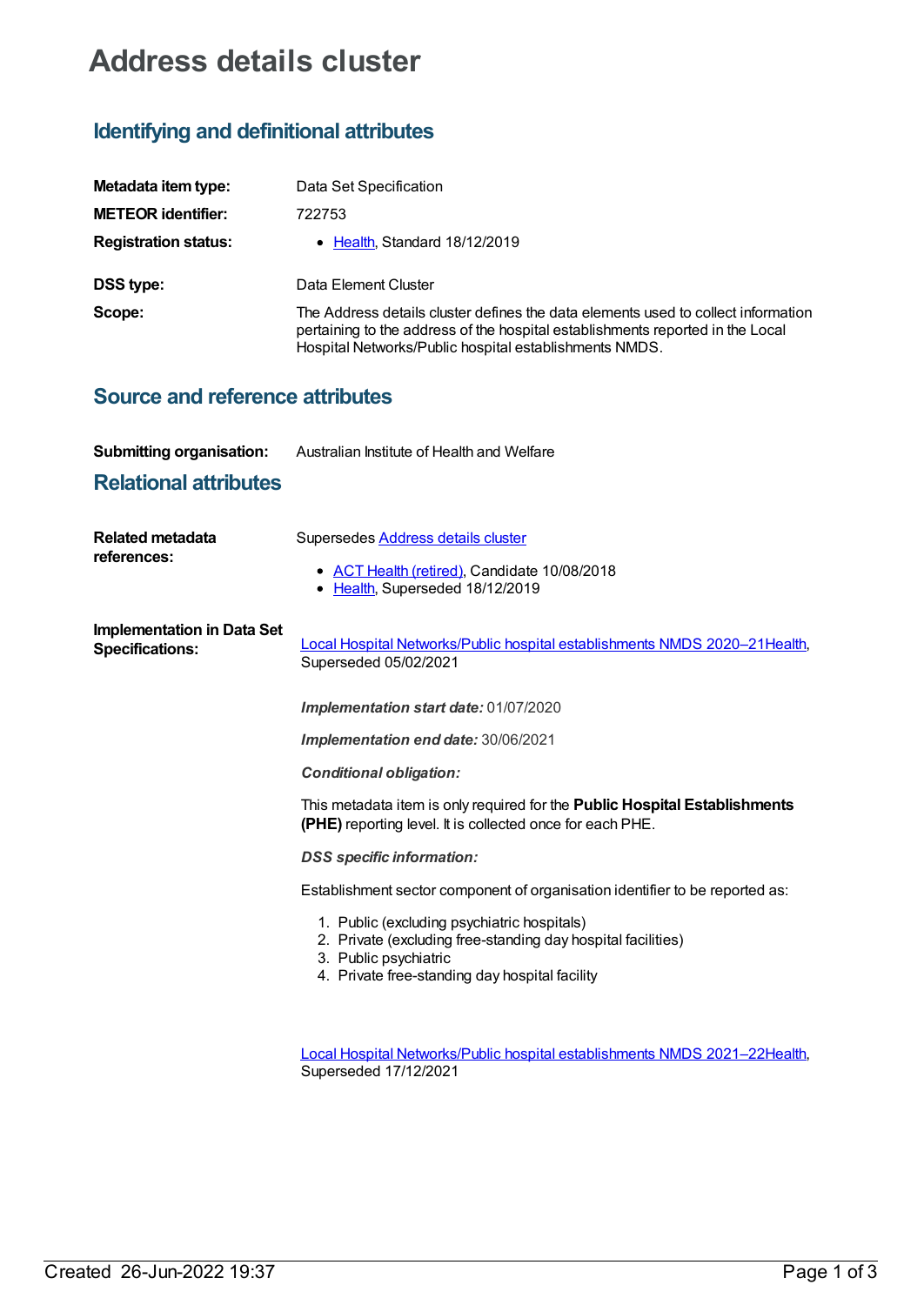#### *Implementation start date:* 01/07/2021

#### *Implementation end date:* 30/06/2022

#### *Conditional obligation:*

This metadata item is only required for the **Public Hospital Establishments (PHE)** reporting level. It is collected once for each PHE.

#### *DSS specific information:*

Establishment sector component of organisation identifier to be reported as:

- 1. Public (excluding psychiatric hospitals)
- 2. Private (excluding free-standing day hospital facilities)
- 3. Public psychiatric
- 4. Private free-standing data hospital facility

Local Hospital [Networks/Public](https://meteor.aihw.gov.au/content/742044) hospital establishments NMDS 2022–23[Health](https://meteor.aihw.gov.au/RegistrationAuthority/12), Standard 17/12/2021

*Implementation start date:* 01/07/2022

*Implementation end date:* 30/06/2023

#### *Conditional obligation:*

This metadata item is only required for the **Public Hospital Establishments (PHE)** reporting level. It is collected once for each PHE.

#### *DSS specific information:*

Establishment sector component of organisation identifier to be reported as:

- 1. Public (excluding psychiatric hospitals)
- 2. Private (excluding free-standing day hospital facilities)
- 3. Public psychiatric
- 4. Private free-standing data hospital facility

Local Hospital [Networks/Public](https://meteor.aihw.gov.au/content/756101) hospital establishments NMDS 2023–24[Health](https://meteor.aihw.gov.au/RegistrationAuthority/12), Recorded 24/06/2024

*Implementation start date:* 01/07/2023

*Implementation end date:* 30/06/2024

*Conditional obligation:*

This metadata item is only required for the **Public Hospital Establishments (PHE)** reporting level. It is collected once for each PHE.

*DSS specific information:*

Establishment sector component of organisation identifier to be reported as:

### **Metadata items in this Data Set Specification** Show more detail

- 2. Private (excluding free-standing day hospital facilities)
- 3. Public psychiatric
- 4. Private free-standing data hospital facility